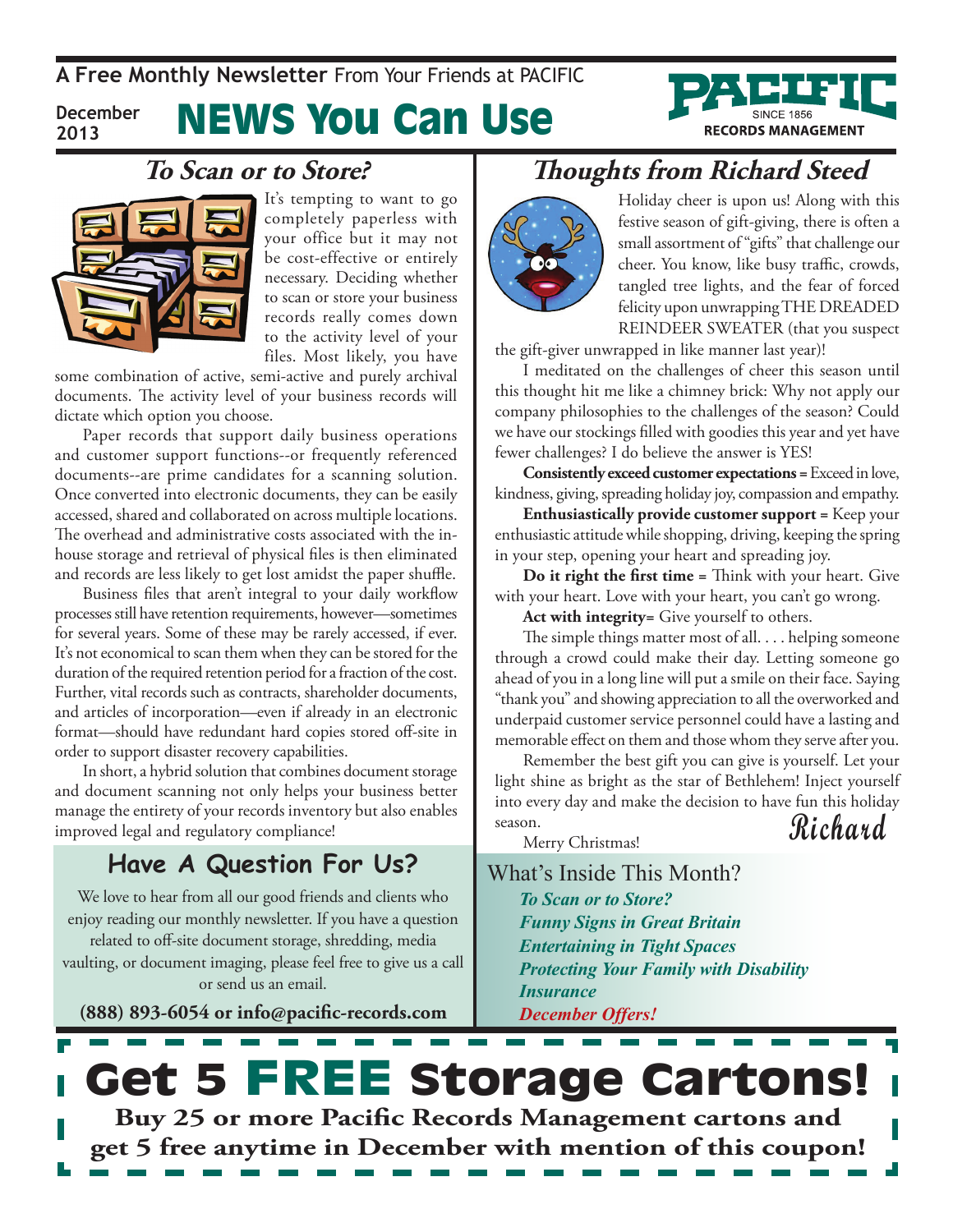

 A mother was exasperated with her two daughters fighting all the time. Knowing that Christmas was around the corner, she devised a plan to get her youngest to behave.

One day after another quarrel, the mother picked up the phone and dialed quickly.

She began talking to "Santa," who was actually the child's uncle. She explained the situation and then handed the phone to the little girl. Her uncle, pretending to be Santa, told her that only children who were good would get presents. He said that children who fought with their sisters would get nothing under the tree.

The little girl grew wide-eyed and nodded. She slowly hung up the phone. "Well," asked her mother, "what did Santa say to you dear?"

The small girl said almost in a whisper, "Santa said he wasn't bringing my sister any toys this year!"

### **By the Numbers: Hockey in the U.S.**

- There are just over 500,000 players registered with the USA Hockey governing organization, representing all youth players in the U.S.
- The fastest speed ever clocked on a hockey puck was a world record 119 mph (192 km/h) by Bobby Hull.
- There are 30 NHL hockey teams, drawing an average of 17,500 spectators to each game.
- The average value of an NHL team is \$282 million.
- • Even though ticket prices rose an average of 5 percent last season, the NHL still filled its arenas to 96 percent of capacity on average each game.

*Sources: Plunkett Research, Ltd. and the National Hockey League* 

### **Quick Tips: Green Living**



To make your holiday party greener this year, start by ditching the paper invitations. Send out invites by email or use an online invitation service. Decorate using natural materials like pine branches, pinecones, and holly. If you choose to use disposable dinnerware, look for brands that are

recycled and compostable. To make recycling easy for your guests, place clearly marked recycling bins at the exit of each room.

### **Santa is Watching December Holidays and Events**

- 1 Bifocals at the Monitor Liberation Day
- 1 World AIDS Day
- 2 International Day for the Abolition of Slavery
- 3 International Day of Persons with Disabilities
- 4 Special Kids Day
- 5 Bathtub Party Day

5 Intl. Volunteer Day for Economic and Social Development

6 National Salesperson's Day

7 National Pearl Harbor Remembrance Day

7 International Civil Aviation Day

- 9 International Anti-Corruption Day
- 10-17 Human Rights Week
- 10 Human Rights Day
- 11 International Mountain Day
- 14 International Shareware Day
- 14 National Day of the Horse
- 15 Bill of Rights Day
- 15 Cat Herders Day
- 17 Wright Brothers Day
- 18 International Migrants Day
- 20 Underdog Day 20 International Human Solidarity Day
- 21 Forefathers Day
- 21 Humbug Day
- 21 First Day of Winter
- 25 Christmas Day
- 26-Jan 1 Kwanzaa
- 26 Boxing Day
- 26 National Whiner's Day
- 29 Tick Tock Day
- 31 Make Up Your Mind Day
- 31 New Year's Eve
- 31 No Interruptions Day
- 31 World Peace Meditation

#### *December is also . . .*

Bingo's Birthday Month National Drunk and Drugged Driving Prevention Month National Write a Business Plan Month Safe Toys and Gifts Month

### **Quick Tips: Organizing Tip**

The best time to organize and sort through all your holiday decorations is before you put them up, not when you take them down. Most people use the same decorations each year, even if they are not something they currently love. When unpacking, if an item is broken, dated, dirty, or you don't like it as much as you used to, throw it away or donate it. You'll reduce clutter and free up space for some new fresh decorations this holiday season.

The material contained in this newsletter is for informational purposes only and is based upon sources believed to be reliable and authoritative; however, it has not been independently verified by us. This newsletter should not be construed as offering professional advice. For guidance on a specific matter, please consult a qualified professional.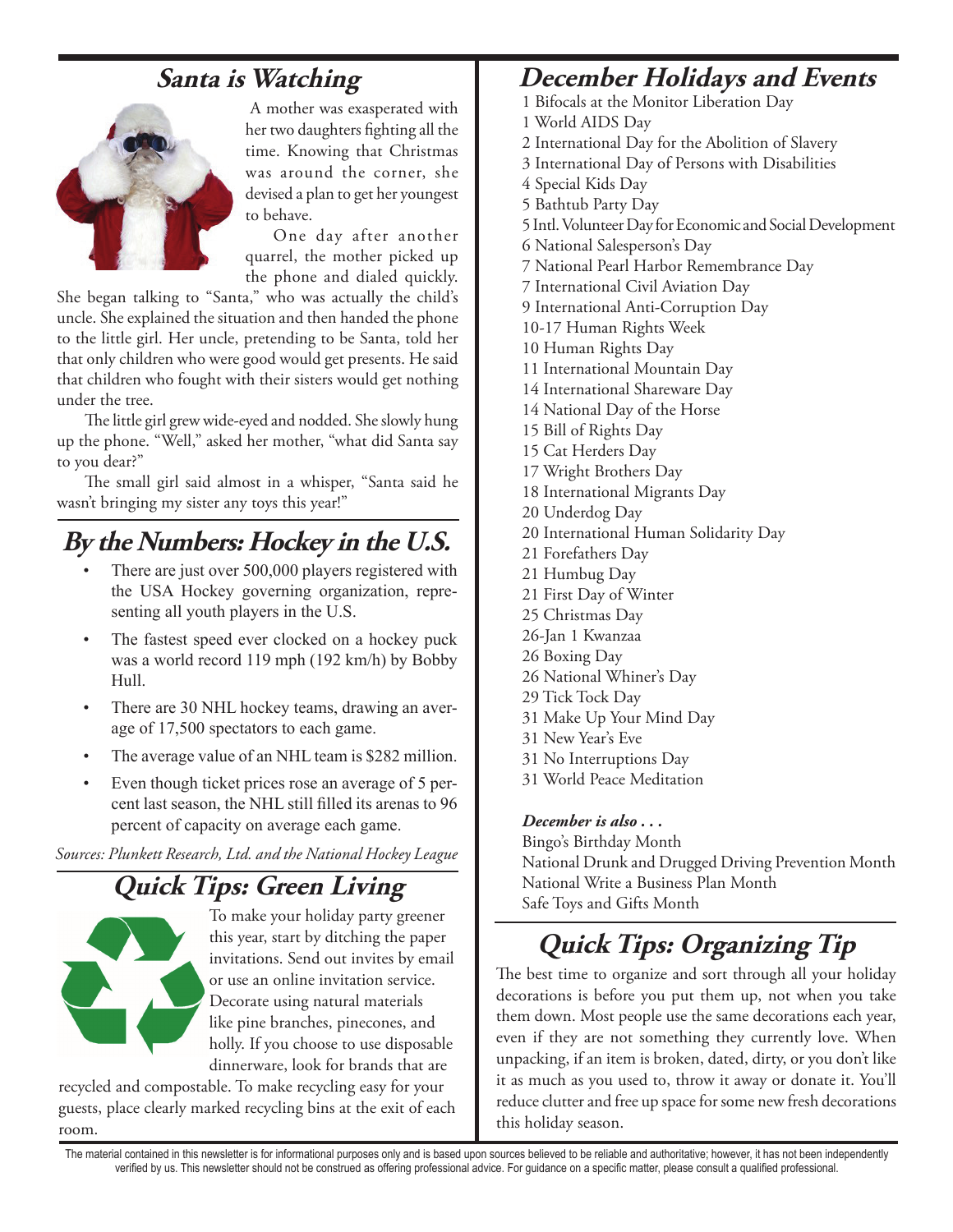# PacBlog

### **Understanding Document Imaging and Rules of Thumb for a Successful Conversion**

PacBlog is the monthly web log of Pacific Records Storage To read this month's installment, please click the title below.

[http://pacific-records.com/understanding-document](http://pacific-records.com/understanding-document-imaging-rules-thumb-successful-conversion)[imaging-rules-thumb-successful-conversion](http://pacific-records.com/understanding-document-imaging-rules-thumb-successful-conversion)

You may also access the PacBlog at the URL below. There you will find this month's installment along with archives of previous installments.

**<http://pacific-records.com/category/pacnews>**

# **December Service**

**Awards** Celebrating Pacific Employee Anniversaries **16 years**

Greg Tudor, President and CEO

*"Every time you smile at someone, it is an action of love, a gift to that person, a beautiful thing."* 

– Mother Teresa

### **Do You Want To Win A \$25 VISA Gift Card?**



Each month we'll give you a new challenge of some type. All those who reply with a correct answer are eligible to win. At the end of the month we'll draw a lucky name. Here is this month's challenge:

Name something that's set on the table, cut, passed around to everybody, yet nobody eats it.

**Last Month's Answer to:** *At this very moment, every human being on the planet is doing this. What is it?*

**Last month's Winner: Claire Stone LODI HEALTH AGING**

Email your answer to **info@pacific-records.com**

### **Funny Signs in Great Britain**

A bit of humor from over the pond, these are actual signs that have been collected for their humorous qualities.

- 1. In a laundromat: Please remove all your clothes when the light goes out.
- 2. In a London department store: Bargain Basement Upstairs
- 3. In an office: Would the person who took the step ladder yesterday kindly bring it back or further steps will be taken.
- 4. In an office: After the tea break, staff should empty the teapot and stand upside down on the draining board.
- 5. On a church door: This is the gate of Heaven. Enter ye all by this door. (This door is kept locked because of the draft. Please use side entrance.)
- 6. Outside a second-hand shop: We exchange anything bicycles, washing machines, etc. Why not bring your wife along and get a wonderful bargain?
- 7. In a health food store window: Closed due to illness.
- 8. During a conference: For anyone who has children and doesn't know it, there is a day care on the first floor.
- 9. In a field: The farmer allows walkers to cross the field for free, but the bull charges.
- 10. On a leaflet: If you cannot read, this leaflet will tell you how to get lessons.
- 11. On a repair shop door: We can repair anything (Please knock hard on the door—the bell doesn't work.)
- 12. In a public restroom: Toilet out of order. Please use floor below.



# 3 months FREE secure Destruction service

*Get 3 months of free Secure Destruction service when you sign up for a new Secure Destruction account with a one-year agreement. Just mention this coupon! Email info@pacific-records.com for more information.*